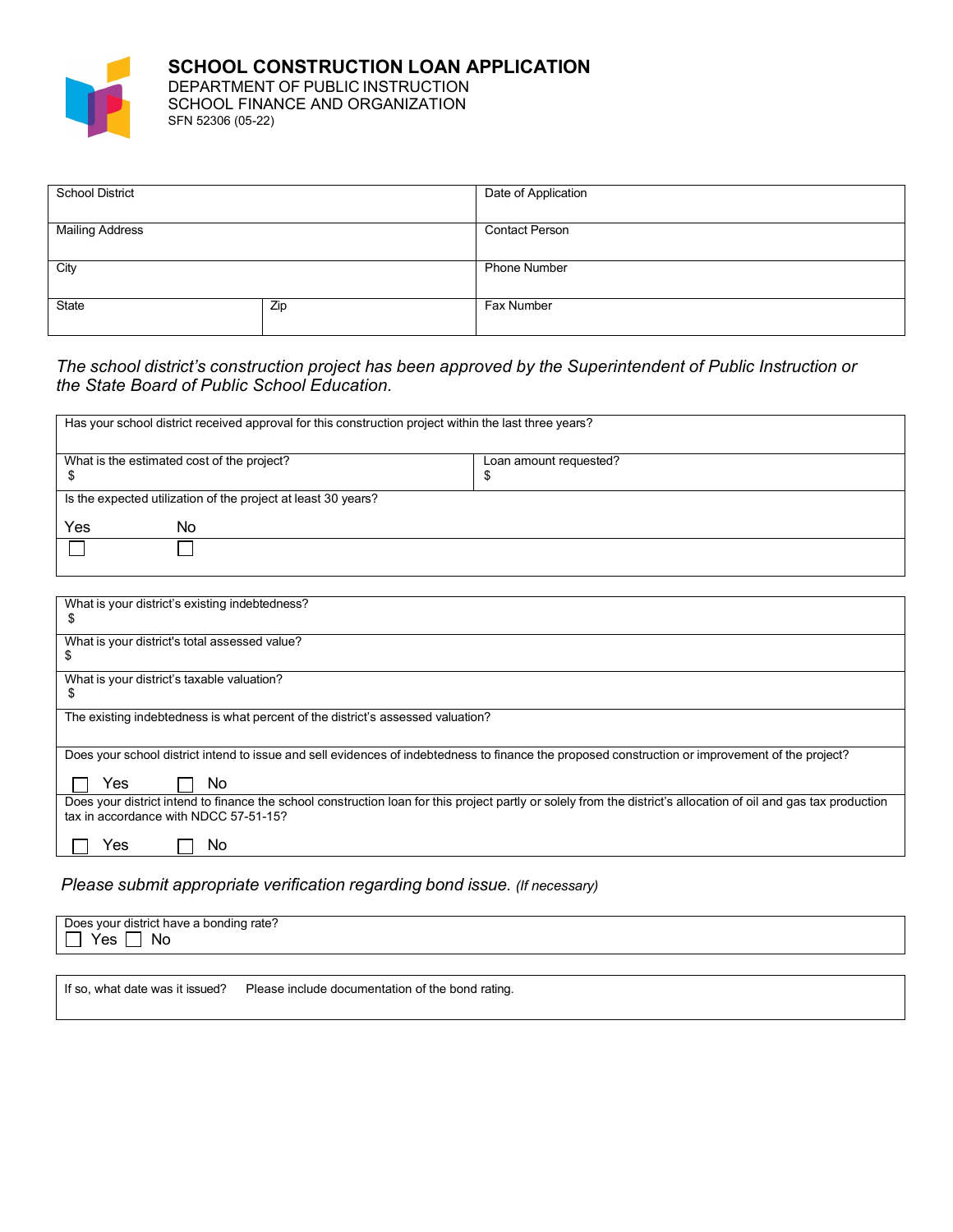What other methods or sources of financing the construction project were considered? Please list and describe how each is being used if applicable. Also explain why other methods of financing were discarded.

Please provide your best estimate as to when construction will begin.

I certify that the information contained in this application is true and correct to be best of my knowledge.

| Date | $\sim$<br>Signature<br>President's<br>$\cdot$ |
|------|-----------------------------------------------|
|      |                                               |

- *Please attach a copy of the board resolution authorizing this loan application. Loan closing and other submission requirements can be found on the following "Instructions" page.*
- *Failure to provide any required documentation could negatively effect consideration of this application.*
- *All documents may be submitted electronically.*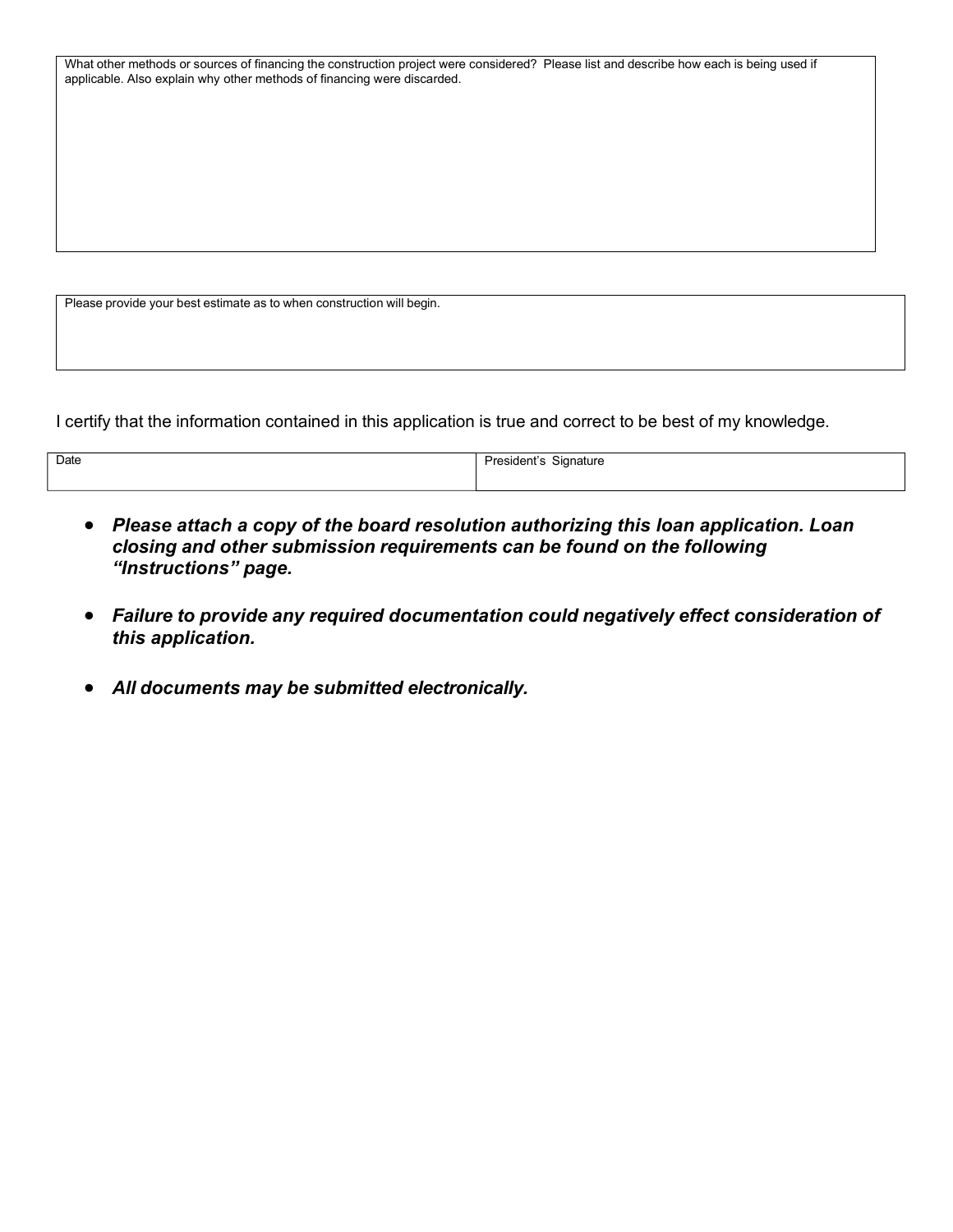## **INSTRUCTIONS**

## **School Construction Assistance Revolving Loan Fund**

• With local board approval, submit school construction loan application with approved facility plan or updates.

Provide proof that the requirements for application have been met:

- The district has received school construction approval from the Department of Public Instruction
- The loan request is for \$1,000,000 or more
- Received tax statements from tax commissioner and published in official newspaper of the district, and the school's website
- Received authorization for a bond issue in accordance with chapter 21-03 (canvassing results)
- Submit application to the Department of Public Instruction by April 1.
- Application is acted upon in April. Applications are prioritized with the following criteria consideration:
	- Student occupancy and academic needs in the district
	- The age of existing structures to be replaced or remodeled
	- Building design proposals that are based on safety and vulnerability assessments
	- Community support
	- Cost
- The Department of Public Instruction forwards prioritized list to the Bank of ND.

### **Coal Development Trust Fund**

- With local board approval, submit school construction loan application with approved facility plan or updates.
- Provide proof that the requirement for application have been met:
	- The district has received school construction approval from the Department of Public Instruction
	- The loan request is greater than \$250,000 but less than \$2,000,000
	- The term of the loan is 20 years or less
	- Documentation that the loan is for an unanticipated construction project, unanticipated replacement project, or an emergency repair.